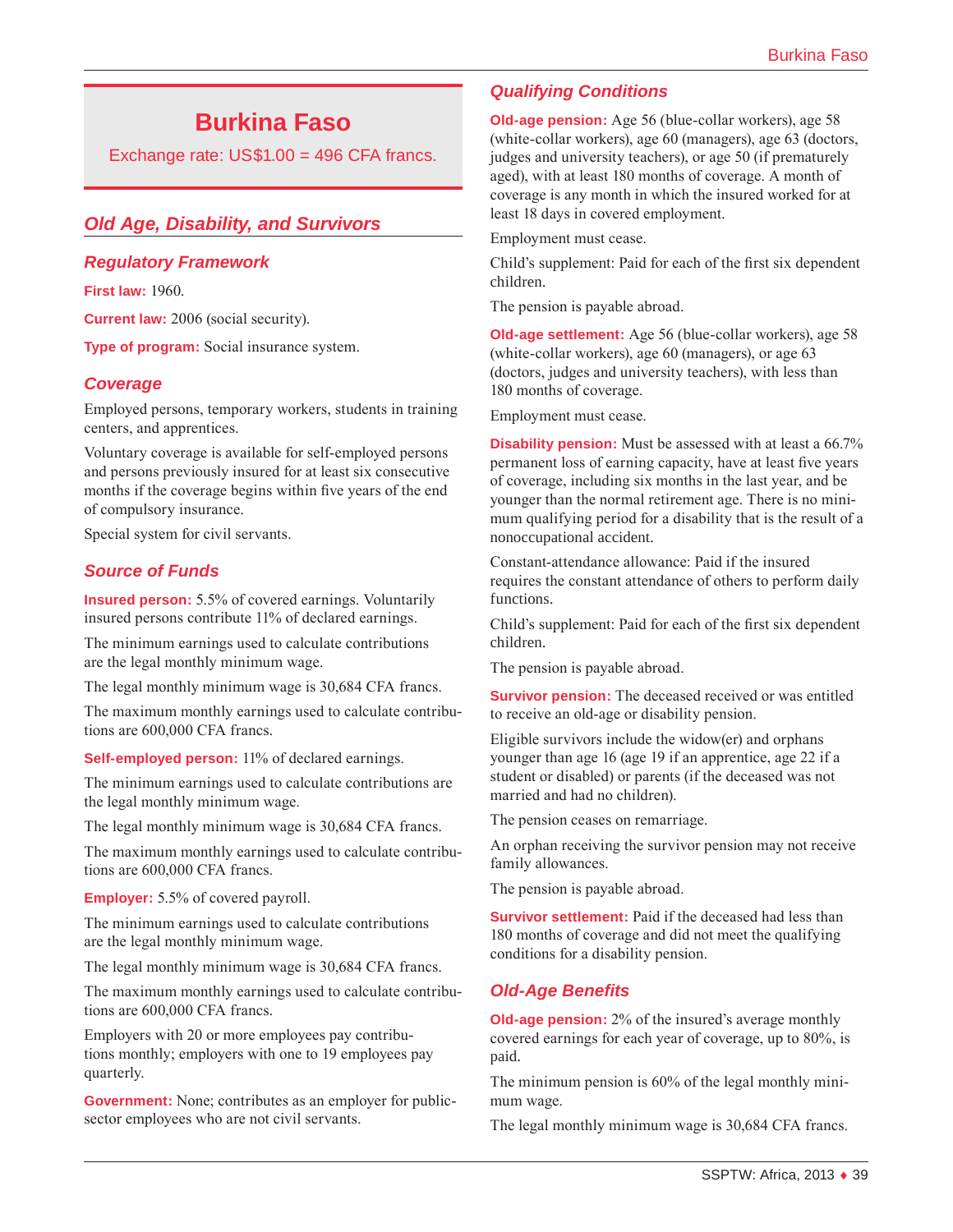Child's supplement: 2,000 CFA francs a month is paid for each of the first six dependent children.

The pension is paid quarterly.

**Old-age settlement:** A lump sum of 20% of the insured's average monthly covered earnings in the five best years of coverage is paid for each six-month period of coverage.

Benefit adjustment: Benefits are adjusted by decree according to changes in wages and the legal minimum wage, depending on the financial resources of the system.

# *Permanent Disability Benefits*

**Disability pension:** 2% of the insured's average monthly covered earnings in the five best years of coverage is paid for each year of coverage, up to 80%. The insured is credited with a six-month coverage period for each year that a claim is made before the normal retirement age.

The minimum pension is 60% of the legal monthly minimum wage.

The legal monthly minimum wage is 30,684 CFA francs.

Constant-attendance allowance: 50% of the pension is paid.

Child's supplement: 2,000 CFA francs a month is paid for each of the first six dependent children.

The disability pension ceases at the normal retirement age and is replaced by an old-age pension of the same value, including the value of any constant-attendance allowance and child supplements.

The insured may also receive disability benefits under the work injury program.

The pension is paid quarterly.

Benefit adjustment: Benefits are adjusted by decree according to changes in wages and the legal minimum wage, depending on the financial resources of the system.

# *Survivor Benefits*

**Survivor pension:** 50% of the old-age or disability pension the deceased received or was entitled to receive is paid to the widow(er). If there is more than one widow(er), the pension is split equally.

The pension is paid quarterly.

**Orphan's pension:** 50% of the old-age or disability pension the deceased received or was entitled to receive is split equally among eligible orphans. The pension amount paid to each orphan is not recalculated if the number of eligible orphans changes.

The value of the orphan's pension must not be less than the value of family allowances.

The pension is paid quarterly.

**Dependent parent's pension (if there are no other survivors):** 25% of the old-age or disability pension the deceased received or was entitled to receive is paid to each eligible parent.

All survivor benefits combined must not exceed 100% of the deceased's pension.

An eligible survivor may also receive survivor benefits under the work injury program. The total combined benefit is 100% of the work injury survivor pension plus the portion of the nonwork injury survivor pension that exceeds this amount.

**Survivor settlement:** A lump sum of 20% of the deceased's average monthly covered earnings in the five best years of coverage is paid for each six-month period of coverage.

Benefit adjustment: Benefits are adjusted by decree according to changes in wages and the legal minimum wage, depending on the financial resources of the system.

# *Administrative Organization*

Ministry of Civil Service, Labor and Social Security ([http://](http://www.emploi.gov.bf) [www.emploi.gov.bf](http://www.emploi.gov.bf)) provides technical supervision.

Ministry of Economy and Finance ([http://www.finances](http://www.finances.gov.bf) [.gov.bf\)](http://www.finances.gov.bf) provides financial supervision.

National Social Security Fund [\(http://www.cnss.bf\)](http://www.cnss.bf), managed by a tripartite board and a director, administers the program.

# *Sickness and Maternity*

#### *Regulatory Framework*

**First law:** 1952.

**Current laws:** 1981 (maternity benefit) and 2006 (social security).

**Type of program:** Social insurance system. Maternity benefits only.

#### *Coverage*

Employed women.

Exclusions: Self-employed women.

Special system for civil servants (cash maternity benefits only).

Voluntary private health insurance programs are available.

#### *Source of Funds*

**Insured person:** None.

**Self-employed person:** Not applicable.

**Employer:** See source of funds under Family Allowances.

**Government:** None.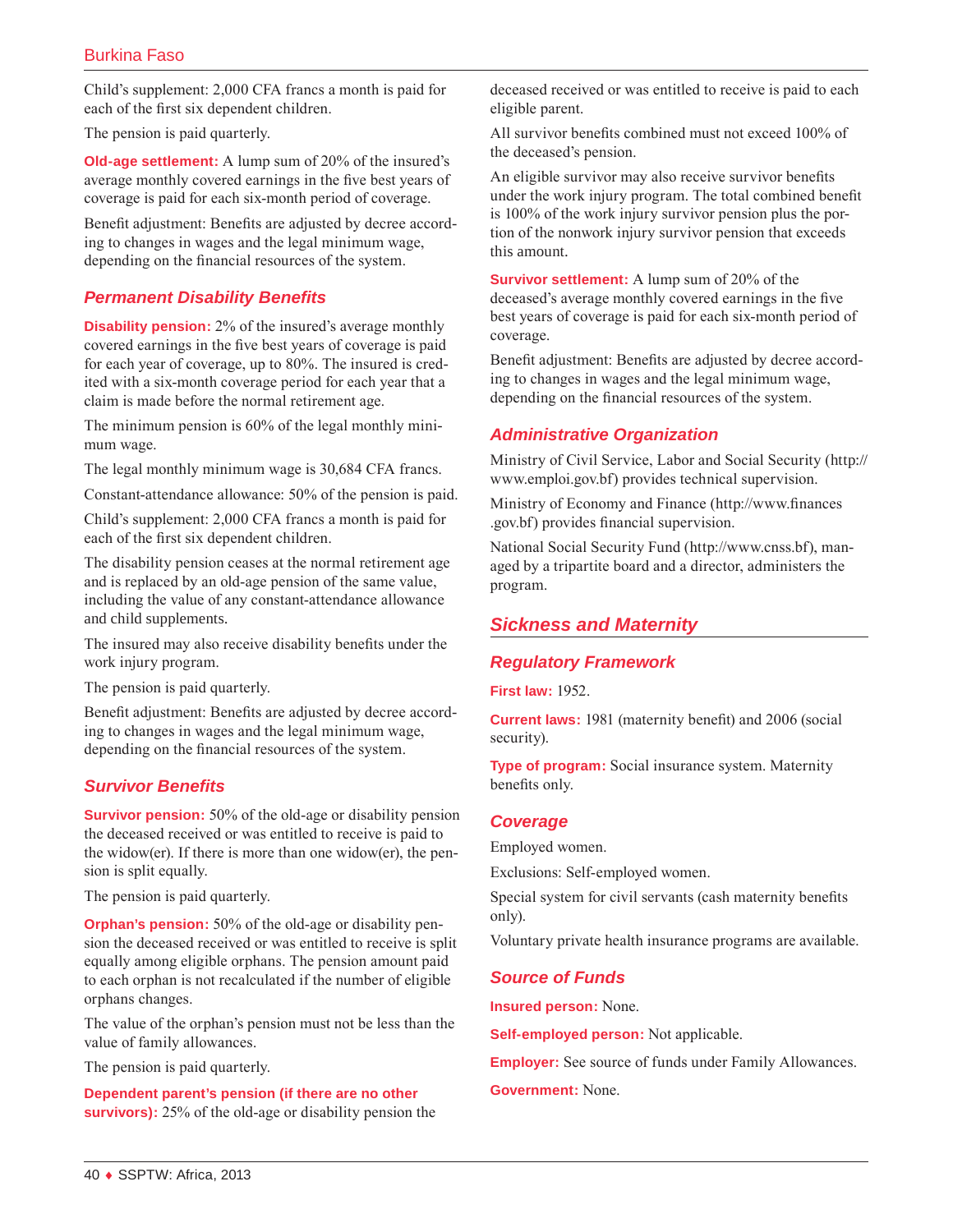# *Qualifying Conditions*

**Cash sickness benefits:** No statutory benefits are provided.

**Cash maternity benefits:** Must have at least three months of covered employment.

#### *Sickness and Maternity Benefits*

**Sickness benefit:** No statutory benefits are provided.

**Maternity benefit:** 100% of the insured's last gross earnings is paid for 14 weeks, including at least four weeks before the expected date of childbirth; may be extended up to three weeks if there are complications arising from pregnancy or childbirth. The full benefit for the period after childbirth is paid for a stillborn child.

The minimum earnings used to calculate benefits are the legal minimum wage.

The legal monthly minimum wage is 30,684 CFA francs.

The maximum monthly earnings used to calculate benefits are 600,000 CFA francs.

Some maternity services are provided under Family Allowances.

## *Workers' Medical Benefits*

Working women receive free medical care during pregnancy and childbirth. (Additional benefits for mothers are provided under Family Allowances.)

The labor code requires employers to provide certain medical services.

# *Dependents' Medical Benefits*

**Medical benefits for dependents:** The wife of an insured man receives free medical care during pregnancy and childbirth.

Some health and welfare services are also provided to mothers and children under Family Allowances.

# *Administrative Organization*

Ministry of Civil Service, Labor and Social Security ([http://](http://www.emploi.gov.bf) [www.emploi.gov.bf](http://www.emploi.gov.bf)) provides technical supervision.

Ministry of Economy and Finance ([http://www.finances](http://www.finances.gov.bf) [.gov.bf\)](http://www.finances.gov.bf) provides financial supervision.

National Social Security Fund [\(http://www.cnss.bf\)](http://www.cnss.bf), managed by a tripartite board and a director, administers the program.

# *Work Injury*

#### *Regulatory Framework*

**First law:** 1959.

**Current law:** 2006 (social security).

**Type of program:** Social insurance system.

#### *Coverage*

Employed persons, temporary workers, students in training centers, and apprentices.

Exclusions: Civil servants and self-employed persons.

#### *Source of Funds*

**Insured person:** None.

**Self-employed person:** Not applicable.

**Employer:** 3.5% of covered payroll.

The minimum earnings used to calculate contributions are the legal monthly minimum wage.

The legal monthly minimum wage is 30,684 CFA francs.

The maximum monthly earnings used to calculate contributions are 600,000 CFA francs.

Employers with 20 or more employees pay contributions monthly; employers with one to 19 employees pay quarterly.

**Government:** None; contributes as an employer for publicsector employees who are not civil servants.

# *Qualifying Conditions*

**Work injury benefits:** There is no minimum qualifying period. Accidents that occur while commuting to and from work are covered.

# *Temporary Disability Benefits*

**Temporary disability benefit:** 66.7% of the insured's average daily earnings in the 90 days before the month in which the disability began is paid from the day after the disability began until full recovery or certification of permanent disability.

The minimum earnings used to calculate benefits are the legal minimum wage.

The legal monthly minimum wage is 30,684 CFA francs.

The maximum monthly earnings used to calculate benefits are 600,000 CFA francs.

# *Permanent Disability Benefits*

**Permanent disability pension:** If the insured is assessed with a total disability, the monthly pension is 85% of the insured's monthly average earnings in the three months before the disability began.

The minimum earnings used to calculate benefits are the legal minimum wage.

The legal monthly minimum wage is 30,684 CFA francs.

The maximum monthly earnings used to calculate benefits are 600,000 CFA francs.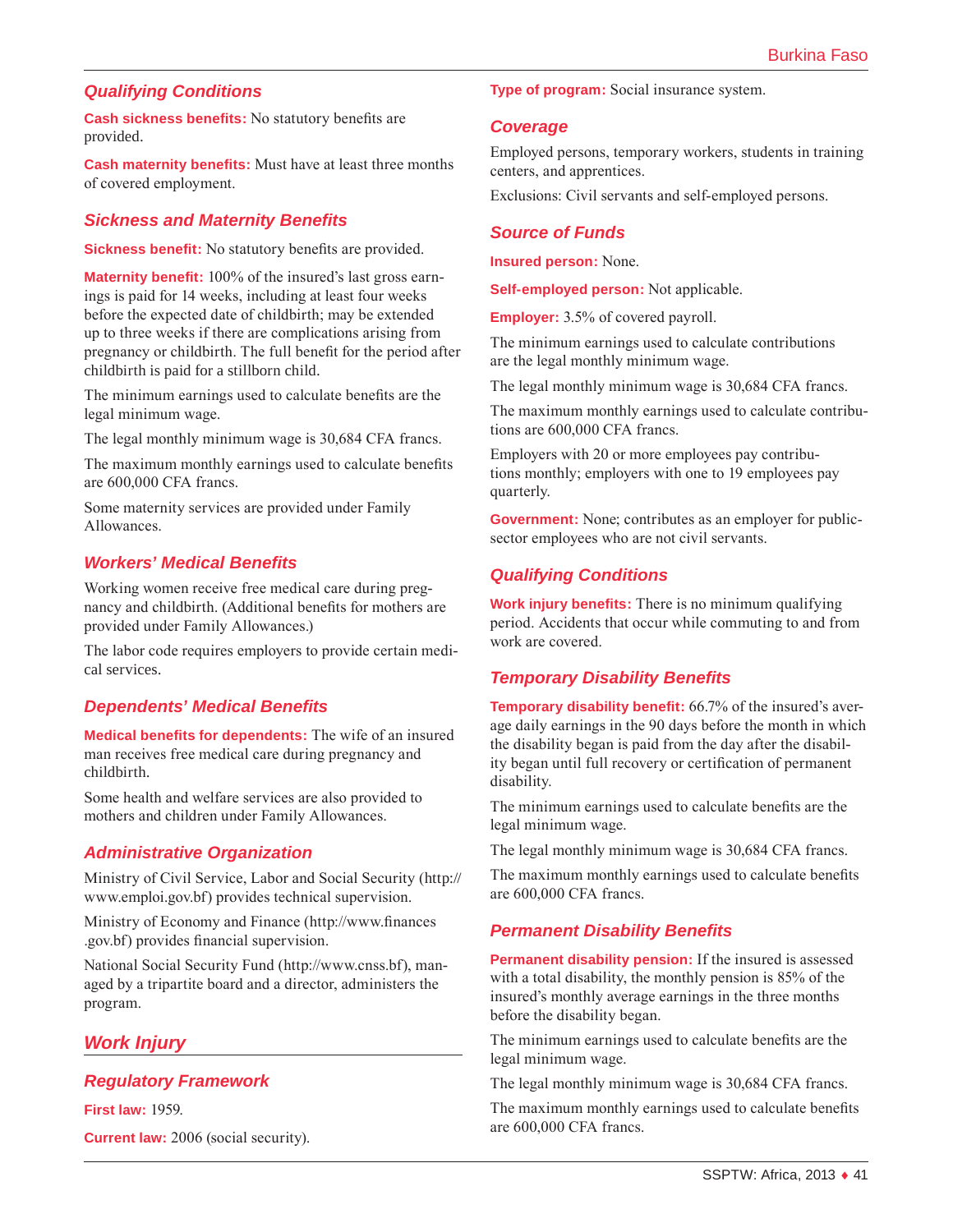# Burkina Faso

Constant-attendance supplement: If the insured requires the constant attendance of others to perform daily functions, 50% of the pension is paid.

The pension may be paid partially as a lump sum after five to seven years, subject to conditions.

Partial disability: If the insured is assessed with at least a 15% disability, a percentage of the full pension is paid according to the assessed degree of disability.

The pension is paid quarterly if the assessed degree of disability is more than 15% and less than 75%; monthly if 75% or more.

If the assessed degree of disability is less than 15%, a lump sum of three years of disability pension is paid according to the assessed degree of disability.

Benefit adjustment: Benefits are adjusted by decree according to changes in wages and the legal minimum wage, depending on the financial resources of the system.

## *Workers' Medical Benefits*

Benefits include medical, surgical, and dental care; hospitalization; medicine; X-rays; laboratory services; rehabilitation; retraining; appliances; and transportation.

#### *Survivor Benefits*

**Survivor pension:** 50% of the deceased's average monthly earnings in the last three months is paid.

Eligible survivors include a widow(er) who was married to the deceased. If there is more than one widow(er) the pension is split equally.

**Orphan's pension:** 40% of the deceased's average monthly earnings in the last three months is split equally among eligible orphans. The pension amount paid to each orphan is not recalculated if the number of eligible orphans changes.

Eligible orphans must be younger than age 16 (age 19 if an apprentice, age 22 if a student or disabled).

An orphan receiving the pension may not receive family allowances.

**Dependent parent's and grandparent's pension:** 10% of the deceased's average monthly earnings in the three months before the disability began is split equally among eligible dependent parents and grandparents.

All survivor benefits combined must not exceed 85% of the disability pension the deceased received or was entitled to receive.

**Funeral expenses:** 50% of the maximum monthly earnings used to calculate contributions (300,000 CFA francs) is paid.

Benefit adjustment: Benefits are adjusted by decree according to changes in wages and the legal minimum wage, depending on the financial resources of the system.

#### *Administrative Organization*

Ministry of Civil Service, Labor and Social Security ([http://](http://www.emploi.gov.bf) [www.emploi.gov.bf](http://www.emploi.gov.bf)) provides technical supervision.

Ministry of Economy and Finance ([http://www.finances](http://www.finances.gov.bf) [.gov.bf\)](http://www.finances.gov.bf) provides financial supervision.

National Social Security Fund [\(http://www.cnss.bf\)](http://www.cnss.bf), managed by a tripartite board and a director, administers the program.

# *Family Allowances*

#### *Regulatory Framework*

**First law:** 1955.

**Current law:** 2006 (social security).

**Type of program:** Employment-related system.

#### *Coverage*

Employed persons, temporary workers, students in training centers, and apprentices.

Exclusions: Self-employed persons.

Special system for civil servants.

#### *Source of Funds*

**Insured person:** None.

**Self-employed person:** Not applicable.

**Employer:** 7% of covered payroll.

The employer's contributions also finance maternity benefits.

The minimum earnings used to calculate contributions are the legal monthly minimum wage.

The legal monthly minimum wage is 30,684 CFA francs.

The maximum monthly earnings used to calculate contributions are 600,000 CFA francs.

Employers with 20 or more employees pay contributions monthly; employers with one to 19 employees pay quarterly.

**Government:** Any deficit; contributes as an employer for public-sector employees who are not civil servants.

# *Qualifying Conditions*

**Family allowances:** The child must be younger than age 16 (age 19 if an apprentice, age 22 if a student or disabled). The parent (or guardian) must have at least three months of covered employment based on 18 days or 120 hours a month of work. The allowance is also paid to a pensioner or to an unemployed person for the first six months of unemployment.

The child must not receive an orphan's pension.